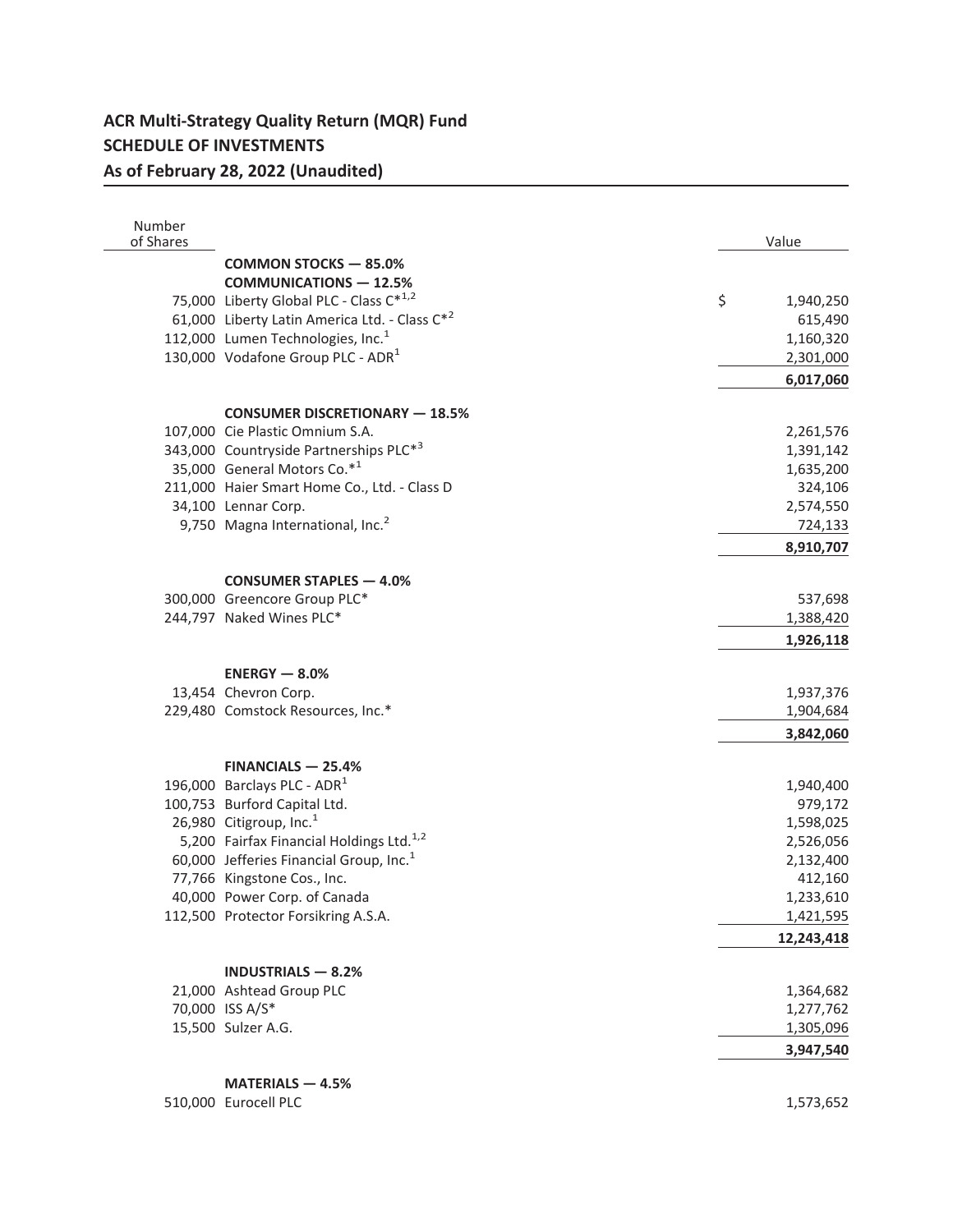## **ACR Multi-Strategy Quality Return (MQR) Fund SCHEDULE OF INVESTMENTS - Continued As of February 28, 2022 (Unaudited)**

| Number<br>of Shares |                                                        | Value            |
|---------------------|--------------------------------------------------------|------------------|
|                     | <b>COMMON STOCKS (Continued)</b>                       |                  |
|                     | <b>MATERIALS (Continued)</b>                           |                  |
|                     | 48,000 Resolute Forest Products, Inc. <sup>1</sup>     | \$<br>598,560    |
|                     |                                                        | 2,172,212        |
|                     | REAL ESTATE - 2.9%                                     |                  |
|                     | 127,733 Five Point Holdings LLC - Class A*             | 756,180          |
|                     | 7,000 Howard Hughes Corp.*                             | 669,060          |
|                     |                                                        | 1,425,240        |
|                     | <b>TECHNOLOGY - 1.0%</b>                               |                  |
|                     | 10,000 Dell Technologies, Inc. - Class C* <sup>1</sup> | 509,600          |
|                     | <b>TOTAL COMMON STOCKS</b>                             |                  |
|                     | (Cost \$37,835,591)                                    | 40,993,955       |
|                     | PREFERRED STOCKS - 0.6%                                |                  |
|                     | $ENERGY - 0.6%$                                        |                  |
|                     | 3,357 Elk Liquidating Trust *4,5,6                     | 136,560          |
|                     | 3,073 EPI Preferred Holdings, Inc. <sup>4,5,6</sup>    | 161,363          |
|                     |                                                        | 297,923          |
|                     | <b>TOTAL PREFERRED STOCKS</b>                          |                  |
|                     | (Cost \$356,450)                                       | 297,923          |
| Principal<br>Amount |                                                        |                  |
|                     | <b>SHORT-TERM INVESTMENTS - 14.2%</b>                  |                  |
| \$                  | 6,854,715 UMB Bank Demand Deposit, 0.01% <sup>7</sup>  | 6,854,715        |
|                     | <b>TOTAL SHORT-TERM INVESTMENTS</b>                    |                  |
|                     | (Cost \$6,854,715)                                     | 6,854,715        |
|                     | <b>TOTAL INVESTMENTS - 99.8%</b>                       |                  |
|                     | (Cost \$45,046,756)                                    | 48,146,593       |
|                     | Other Assets in Excess of Liabilities - 0.2%           | 104,549          |
|                     | <b>TOTAL NET ASSETS - 100.0%</b>                       | \$<br>48,251,142 |
| Number<br>of Shares |                                                        |                  |
|                     | <b>SECURITIES SOLD SHORT - (1.1)%</b>                  |                  |
|                     | <b>EXCHANGE-TRADED FUNDS - (1.1)%</b>                  |                  |
|                     | (2,500) iShares Russell 2000 ETF                       | (508, 300)       |
|                     | <b>TOTAL EXCHANGE-TRADED FUNDS</b>                     |                  |
|                     | (Proceeds \$382,871)                                   | (508, 300)       |
|                     | <b>TOTAL SECURITIES SOLD SHORT</b>                     |                  |
|                     | (Proceeds \$382,871)                                   | (508, 300)<br>Ş  |
|                     | ADR - American Depository Receipt                      |                  |

ETF – Exchange-Traded Fund LLC – Limited Liability Company